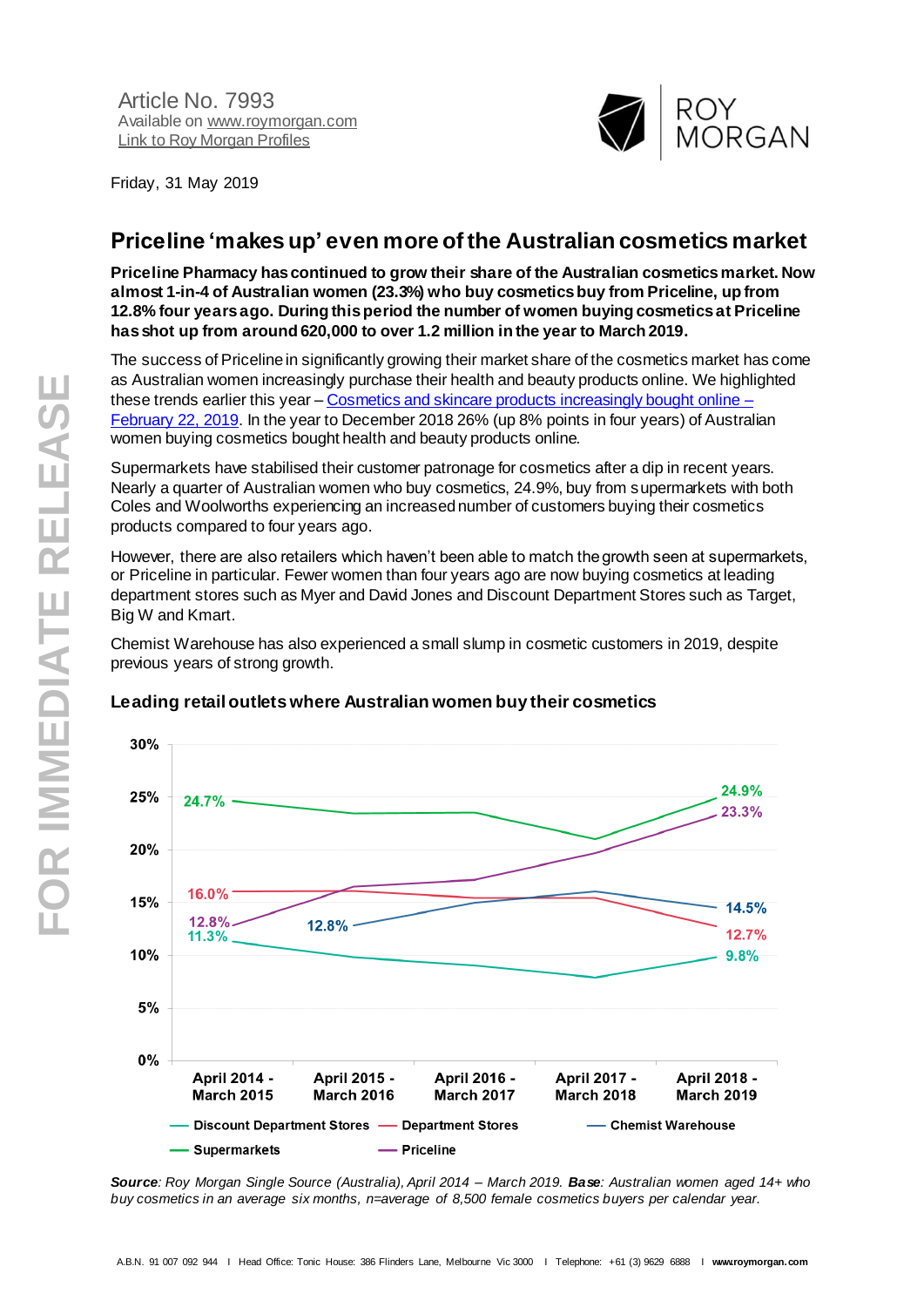### **Attitudes that drive purchasing decisions for cosmetics**

Another important consideration which drives the purchase of cosmetics is consumer attitudes to cosmetics, and what they want their cosmetics to do for them. These attitudes vary significantly across different demographics, including age, and are an indicator as to what each generation values in their cosmetic products.

When asked what the important features when purchasing cosmetic products are, 62% of women who use cosmetics answered Value for Money, followed by Natural Look (49%), Not Tested on Animals (48%), Sun Protection Factor (42%), and Quality Brand (39%). The features mentioned by the fewest women who use cosmetics include a Glamorous Look (9%), Packaging (6%), Technologically Advanced (5%), and Advertising (4%).

Older generations of cosmetic users tended to have fewer pressing criteria for cosmetic product features. Unsurprisingly, customers over 65 years old cared the most about Anti -Aging and Moisturising Benefits, as well as having the highest preference for products Made in Australia.

Women aged 50 -64 years old cared the most about the Hypo -allergenic features of cosmetics, while 35 -49 year old customers ranked the SPF features of their cosmetics higher than other women.

Younger women aged 18 -24 years old and under 18 years of age both had numerous features which they ranked as more important than other age groups with more than two -thirds of these age groups mentioning Value for Money as an important feature.

Women aged 18 -24 years old also cared more than other age groups about Quality Brands, Longwearing and Oil Control Benefits. They also cared significantly more than other age groups about a product being recommended by Friends/Family, indicating the value of Word -of -Mouth recommendations for cosmetics among the 18 -24 year old age group.

By comparison, under 18 year old women cared more than other age groups about cosmetics being Not Tested on Animals, having Proven Benefits, a Range of Colours, and a Glamourous Look .

Interestingly, the features which really stand out as being important to under 18's are Recommendation by Make -Up Artist, and Advertising. This is likely due to their relative newness to the industry and their need for information as to which products they should be purchasing. Social Media influencers would be a strong consideration for appealing to this emerging market.

## **Michele Levine, CEO of Roy Morgan, says:**

*"The cosmetics industry is a very competitive one with pharmacies and chemists, supermarkets, department stores and discount department stores all vying to increase their share of the market and looking for an edge to retain existing customers and draw in new ones.*

*"With each retailer targeting a larger slice of the cosmetics 'pie', it is vital to keep up with the*  fortunes of not just direct competitors, but all players in the market. Supermarkets have *recovered some of their lost market share over the last year, with Woolworths attracting an older cosmetic market to their stores and Coles increasing the number of younger customers buying their cosmetics from their well -lit aisles.*

*"Meanwhile, Priceline is enjoying their fifth straight year of growth in the market, fueled by a hardcore base of 18 -24 year olds and a successful use of th[e growing online channel](http://www.roymorgan.com/findings/7869-top-cosmetics-december-2018-201902220527). Staggeringly, 41.5% of 18 -24 year old women who purchased a cosmetic product in an average 6 months purchase a cosmetic product from Priceline. No other retailers are seeing even close to this level of market power over a particular age group.*

*"Looking at the attitudes which these customers value, it's not hard to see why Priceline has captured so much of the cosmetic market, in particular that of the 18 -24 year olds. Value for Money is considered important by 68% of 18 -24 year olds.*